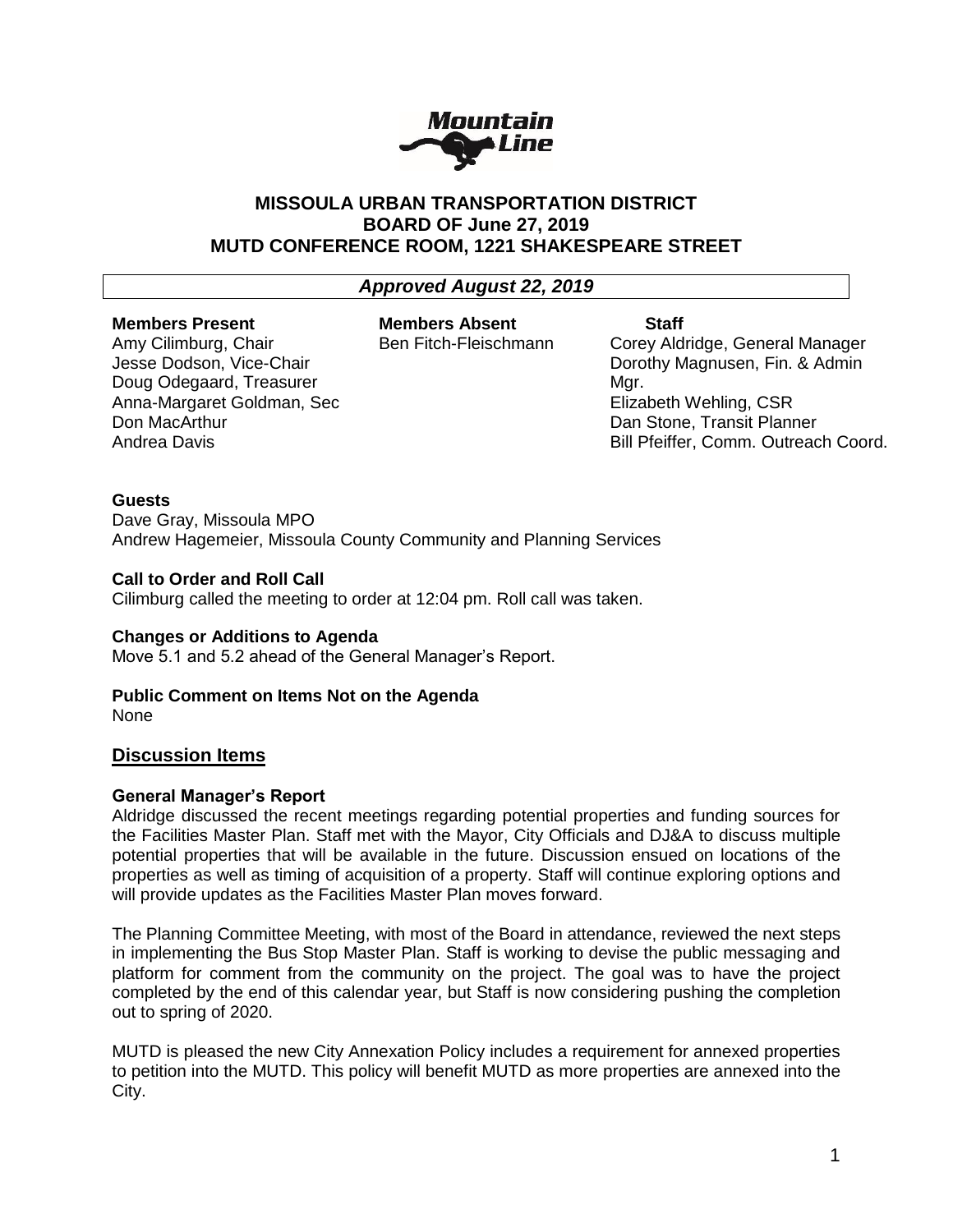The Proterra Electric Buses are expected to be delivered in July and August. Staff have been inspecting the buses as they come off the production line to ensure they meet everything specified by MUTD in the contract. An electric bus event is planned to be held during Out to Lunch at Caras Park after arrival.

# **Action Items**

#### **MPO Planning Process Agreement**

Dave Gray of the Missoula Metropolitan Planning Organization (MPO) presented a Memorandum of Agreement that will update the existing agreement between all entities that receive federal transportation funding. This agreement will also reestablish the Planning Board as the umbrella entity that the MPO falls under, with TPCC being the decision-making body.

MacArthur made a motion to approve the Memorandum of Agreement for the Missoula Metropolitan Transportation Planning Process, seconded by Odegaard. The motion carried unanimously, with Goldman abstaining.

#### **Letter of Support for County BUILD Grant Application**

Andrew Hagemeier, with Missoula County Community and Planning Services, presented the intentions of the BUILD Grant if awarded to the County, and a request for a letter of support from the MUTD Board. The BUILD Grant is a federal grant through the Department of Transportation, formerly known as the TIGER Grant. These grants were created to stimulate investment in the community.

If awarded to the County, the Mullan BUILD project will help with development between the Mullan Road to West Broadway Avenue corridor. This will increase housing supply, alleviate traffic congestion, and promote new businesses.

Dodson made a motion to approve the letter of support for the County BUILD Grant application, seconded by Goldman. The motion carried unanimously.

#### **Minutes of May 23, 2019**

Davis made a motion to approve the minutes of May 23, 2019, seconded by MacArthur. The motion carried unanimously.

#### **Application for Missoula County Financial Administration Fund**

Magnusen explained the application for the Missoula County Financial Administration Fund. This application will replace the single letter usually written to the County requesting funds. These funds will be used as a local match for Zero-fare service and local match for federal funds allocated to fixed route.

Goldman made a motion to approve the application for \$35,000 for the FY2020 Missoula County Financial Administration fund, seconded by Odegaard. The motion carried unanimously.

#### **2019 Title VI Program**

Magnusen gave an overview of the Title VI Program, which is an FTA requirement. The Program is updated every three (3) years to reflect changes in the law and updates to pertinent exhibits.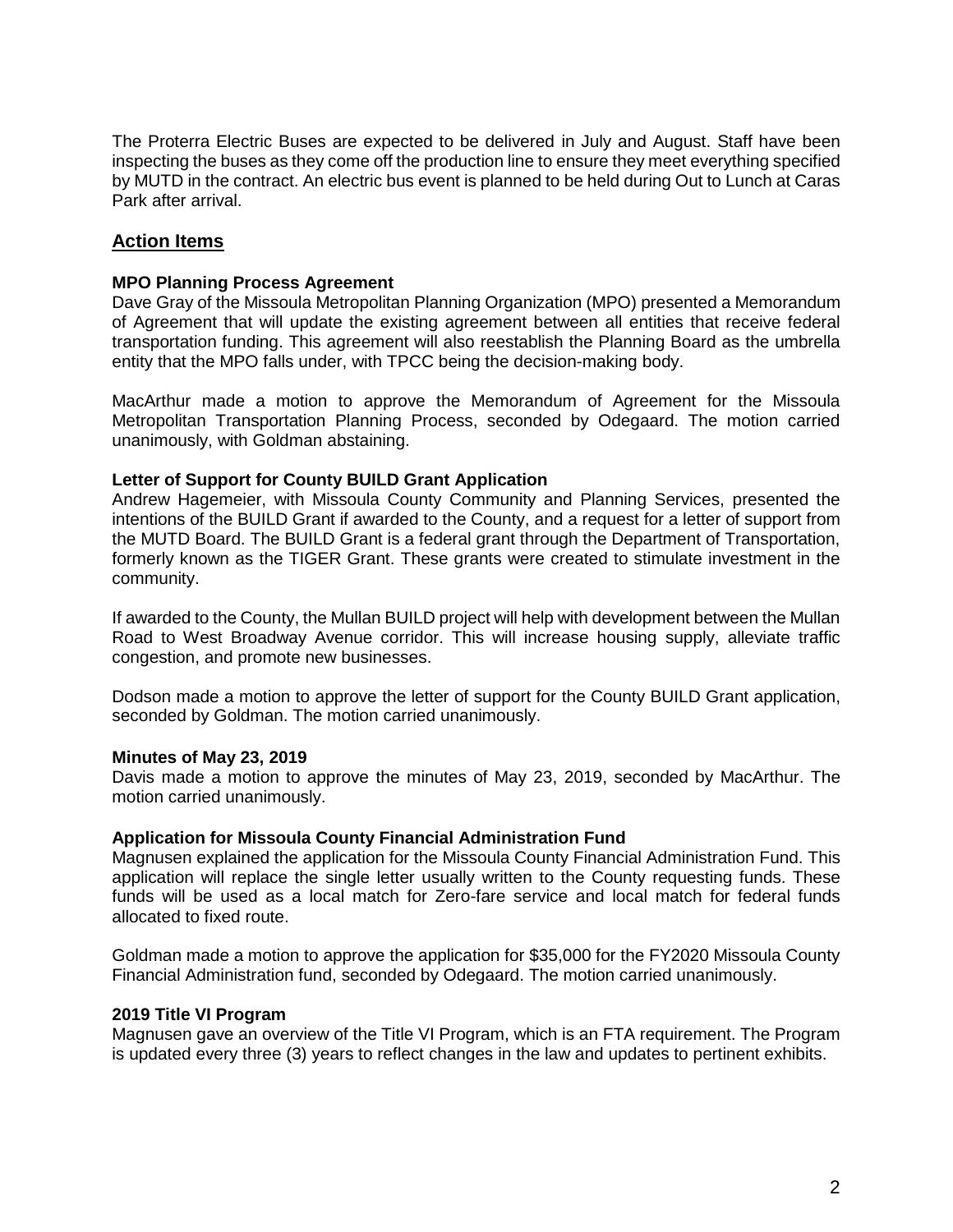Odegaard made a motion to adopt Resolution 19-04 approving the 2019 Title VI Program, seconded by Dodson. The motion carried unanimously.

#### **Petition for the Linda Vista Supplements of Teton Addition at Maloney Ranch Subdivision for Inclusion into the Transportation District**

Stone explained the petition into the Transportation District by the Linda Vista Supplements of the Teton Addition at Maloney Ranch. This petition was filed in 2016 and still requires Board approval for inclusion.

Dodson made a motion to approve Resolution 19-03 to expand the boundaries of the Missoula Urban Transportation District to include the Linda Vista Supplements of Teton Addition at Maloney Ranch subdivision, seconded by Davis. The motion carried unanimously.

#### **FY2020 Proposed Budget**

Magnusen presented the FY2020 proposed budget. Revenue increased by 3.99 percent compared to FY2019 budget.

Expenses increased by 10.77 percent compared to FY2019. The staff count is up by 5.5 FTE's to reflect the need for hiring the appropriate number of operators to keep services going, and an additional technician to keep the vehicles in good running condition, and a service person to maintain bus stops as the Bus Stop Master Plan is implemented.

Capital Projects are \$430,600. The federal amount is \$153,000 and the local amount is \$277,600. The capital projects include shelters, cameras, shop equipment, furniture and equipment and an office remodel. The remodel is for the dispatch office expansion and is estimated at \$150,000.

Special Projects of \$203,000 include electric bus tools and parts, Mill Levy Project, and Recruitment for Finance & Administrative Manager.

The Pro Forma is still on track with the update to the FY2020 & FY2021 projections. This and the reserves will be updated after the FY2019 audit is completed.

Davis made a motion to approve the FY2020 Proposed Budget, seconded by Dodson. The motion carried unanimously.

#### **Large Bus Stop Shelter Contract**

Aldridge gave an overview of the Large Bus Stop Shelter contract. The Bus Stop Master Plan outlines the installment of three (3) large-sized bus stop shelters that are 16' by 8'. An RFP was submitted with three (3) responses. These bus stop shelters will be placed along the Routes 1 and 2.

MacArthur made a motion to authorize the General Manager to execute a contract with Tolar Manufacturing of Corona, CA for the engineering, fabrication, and delivery of three (3) large bus stop shelters in the amount of \$64,925, plus a 3% contingency, with purchase options for up to five (5) additional large bus stop shelters, seconded by Goldman. The motion carried unanimously.

#### **Bus Stop Bench Contract**

Aldridge explained the Bus Stop Bench contract. The design of bench that is the most appealing is currently installed at the Route 1 stop in front of Market on Front.